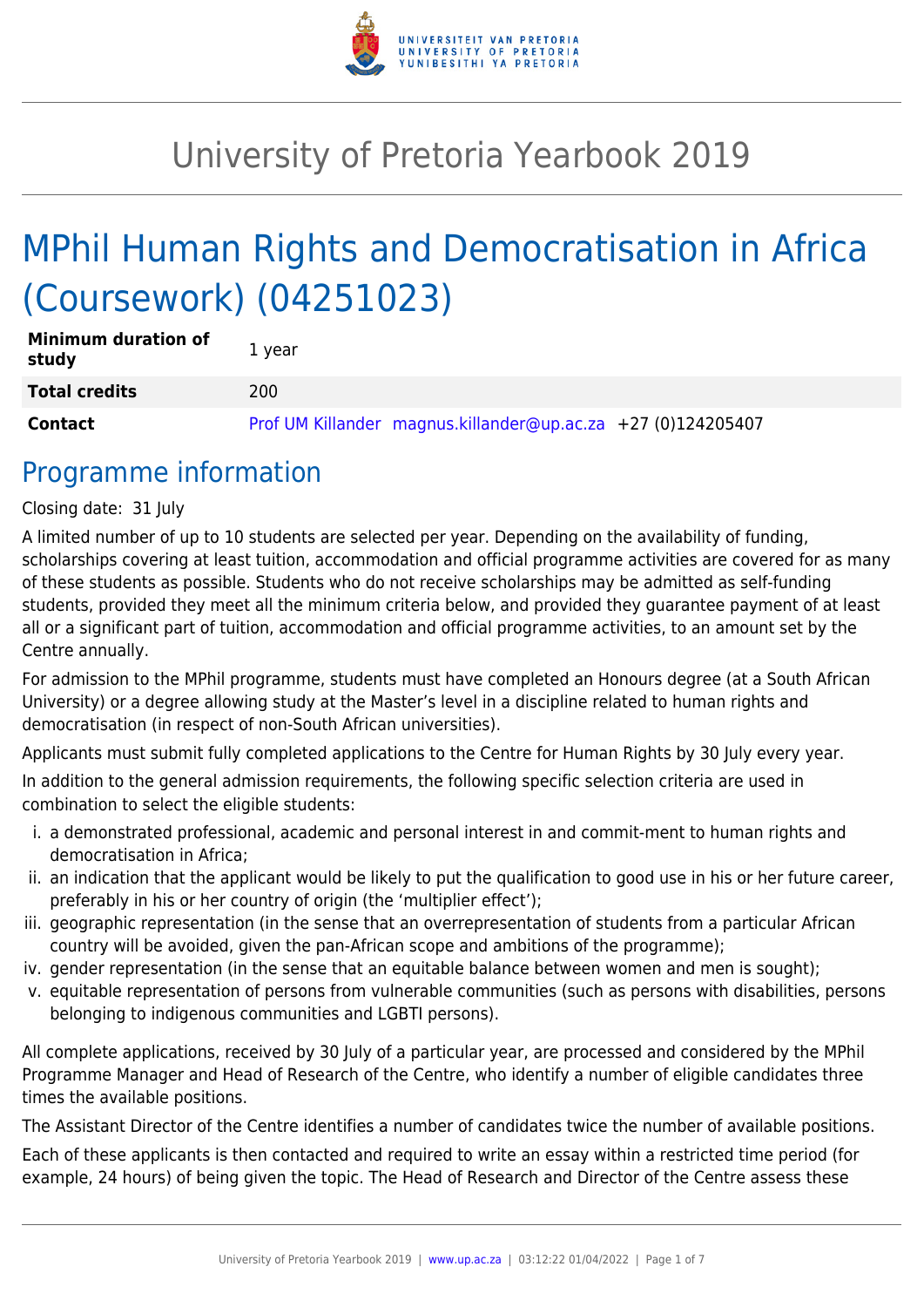

#### essays.

On the basis of all the assessments, including the essay, the Chair of the Council of Directors of the MPhil Programme, who is a representative of one of the partner faculties, scrutinises the applications and makes a recommendation on the pre-selected students.

A final selection is made by the full Admissions Committee, consisting of the Chair of the Council of Directors of the MPhil Programme (if available), the Director of the Centre for Human Rights, the Assistant Director of the Centre for Human Rights, the MPhil Programme Manager and the Head of Research, Centre for Human Rights.

#### **The curriculum will generally consist of:**

- Six modules which are compulsory and has to be completed during the first year of registration.
- A module in research methodology (NRM 801 5 credits) (this module must be completed during the first year of registration).
- A research proposal (RHP 803 5 credits). The student must submit the research proposal to the supervisor no later than the end of the first semester of the second year of registration for the degree, prior to commencing with the writing of the mini-dissertation. This period may be extended with the approval of the relevant head of department.
- A mini-dissertation. The mini-dissertation must deal with the subject content of one of the modules or a combination of the modules registered for by the student for his/her LLM/MPhil degree. Any request for an extension of the period for submission of the mini-dissertation may only be granted by the Postgraduate Committee on recommendation of the relevant head of department.

Also refer to the Postgraduate Brochure for the complete study programme as well as the [Postgraduate](http://www.up.ac.za/media/shared/10/ZP_Files/post-graduate-administrative-processes-brochures-for-the-faculty-web.zp124870.pdf) [administrative processes after registration.](http://www.up.ac.za/media/shared/10/ZP_Files/post-graduate-administrative-processes-brochures-for-the-faculty-web.zp124870.pdf)

### Admission requirements

For admission to the MPhil programme, students must have completed an Honours degree (at a South African University) or a degree allowing study at the Master's level in a discipline related to human rights and democratisation (in respect of non-South African universities).

Applicants must submit fully completed applications to the Centre for Human Rights by 30 July every year.

### Other programme-specific information

The mini-dissertation must comprise 18 000-20 000 words – including footnotes but excluding the list of contents and the bibliography. (The methodology and content of the mini-dissertation should reflect a multidisciplinary perspective on human rights.)

### Examinations and pass requirements

In the event of having failed all modules during a particular year of study, a student will only be allowed to continue with his/her studies with the consent of the Postgraduate Committee.

Although no supplementary examination will be granted with regard to LLM and MPhil modules, the General Regulations and rules apply with regard to special and ancillary examinations.

### Research information

Contact the programme coordinator: Prof M Killander.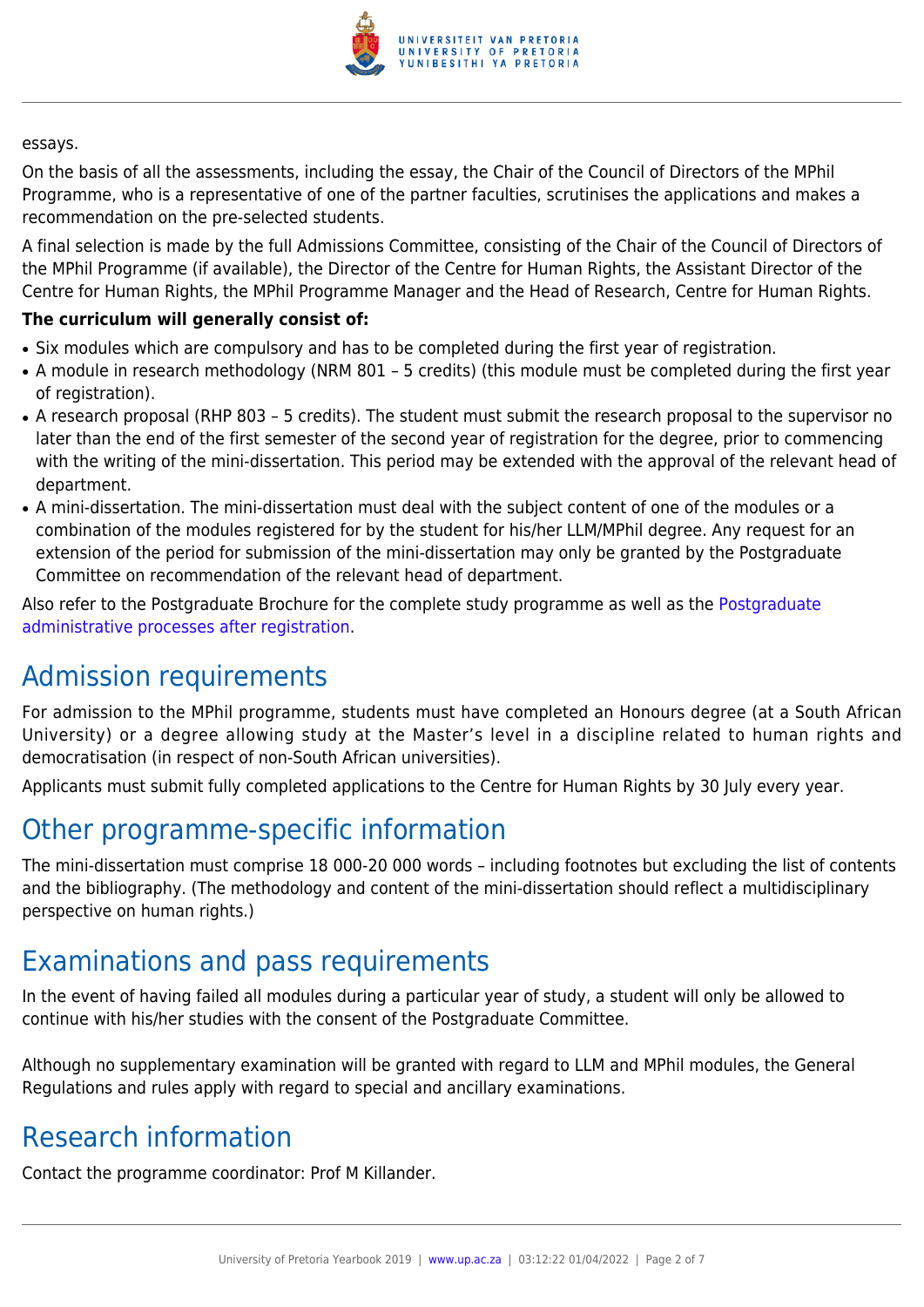

## General information

#### **Language of tuition**

The medium of instruction will be English.

#### **Re-registration for modules**

A student may not register more than twice for the same module. In order to pass a module the student must obtain a final mark of 50%.

The duration of the programme will be completed within two semesters (1 year). This study programmes is structured to allow for only one year of study.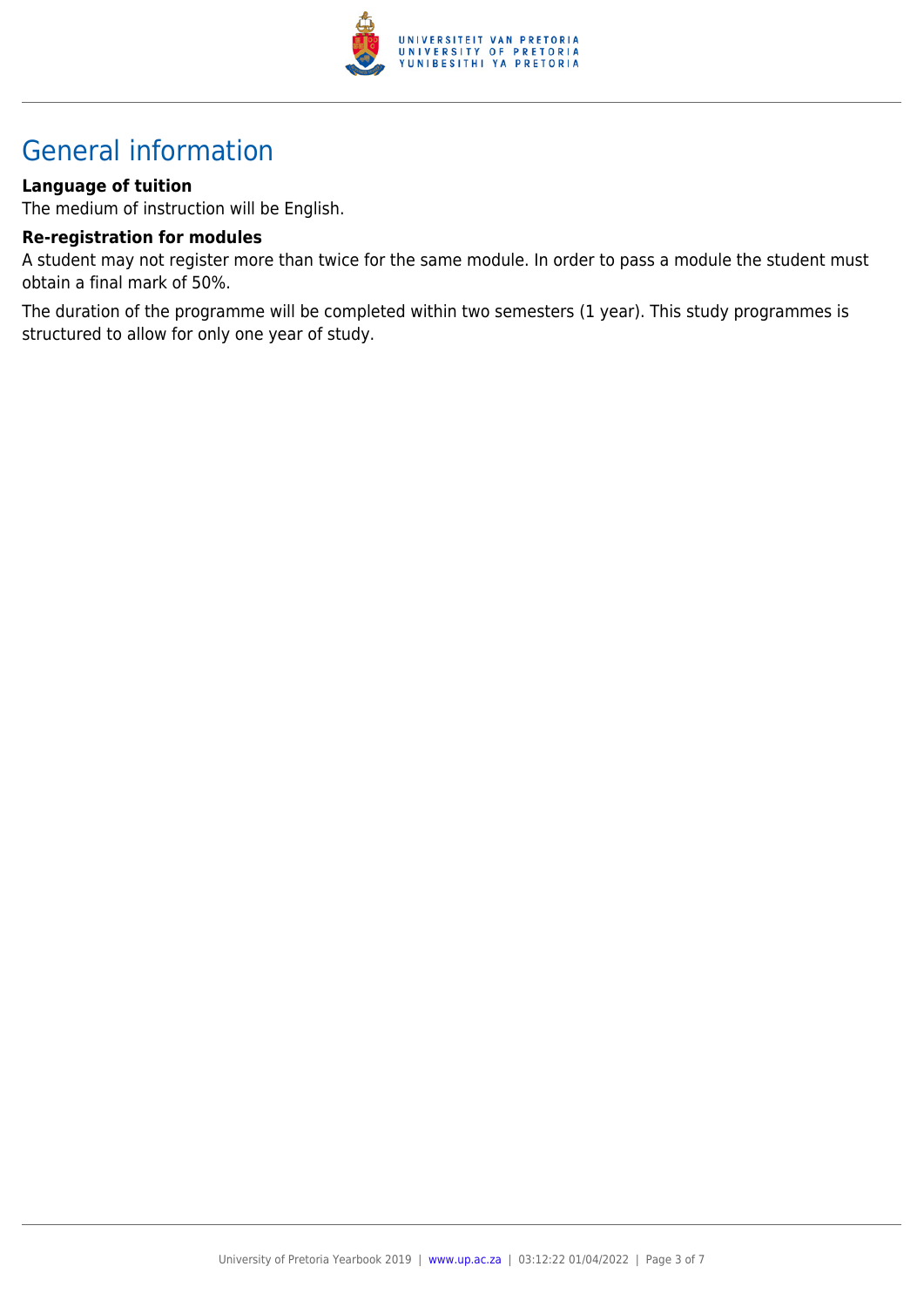

### Curriculum: Final year

**Minimum credits: 250**

### **Core modules**

#### **Accredited course in human rights 802 (ACH 802)**

| <b>Module credits</b>         | 15.00                          |
|-------------------------------|--------------------------------|
| <b>Prerequisites</b>          | No prerequisites.              |
| <b>Contact time</b>           | 2 lectures per week            |
| <b>Language of tuition</b>    | Module is presented in English |
| <b>Department</b>             | Centre for Human Rights        |
| <b>Period of presentation</b> | Semester 2                     |
|                               |                                |

#### **Module content**

During the second semester of the programme, students follow prescribed academic modules at the universities to which they are allocated and undertake internships with human rights organisations if so required.

#### **Applied human rights 801 (AHR 801)**

| <b>Module credits</b>         | 15.00                          |
|-------------------------------|--------------------------------|
| <b>Prerequisites</b>          | No prerequisites.              |
| <b>Contact time</b>           | 2 lectures per week            |
| Language of tuition           | Module is presented in English |
| <b>Department</b>             | Centre for Human Rights        |
| <b>Period of presentation</b> | Semester 1                     |

#### **Module content**

In this module, the principles and practice of international criminal law are discussed; students also undertake a visit to and report on the situation in a selected African state where they are exposed to the practical application of human rights, democratisation or international criminal law.

#### **Democratisation in Africa 801 (DIA 801)**

| <b>Module credits</b>         | 15.00                          |
|-------------------------------|--------------------------------|
| <b>Prerequisites</b>          | No prerequisites.              |
| <b>Contact time</b>           | 2 lectures per week            |
| <b>Language of tuition</b>    | Module is presented in English |
| <b>Department</b>             | Centre for Human Rights        |
| <b>Period of presentation</b> | Semester 1                     |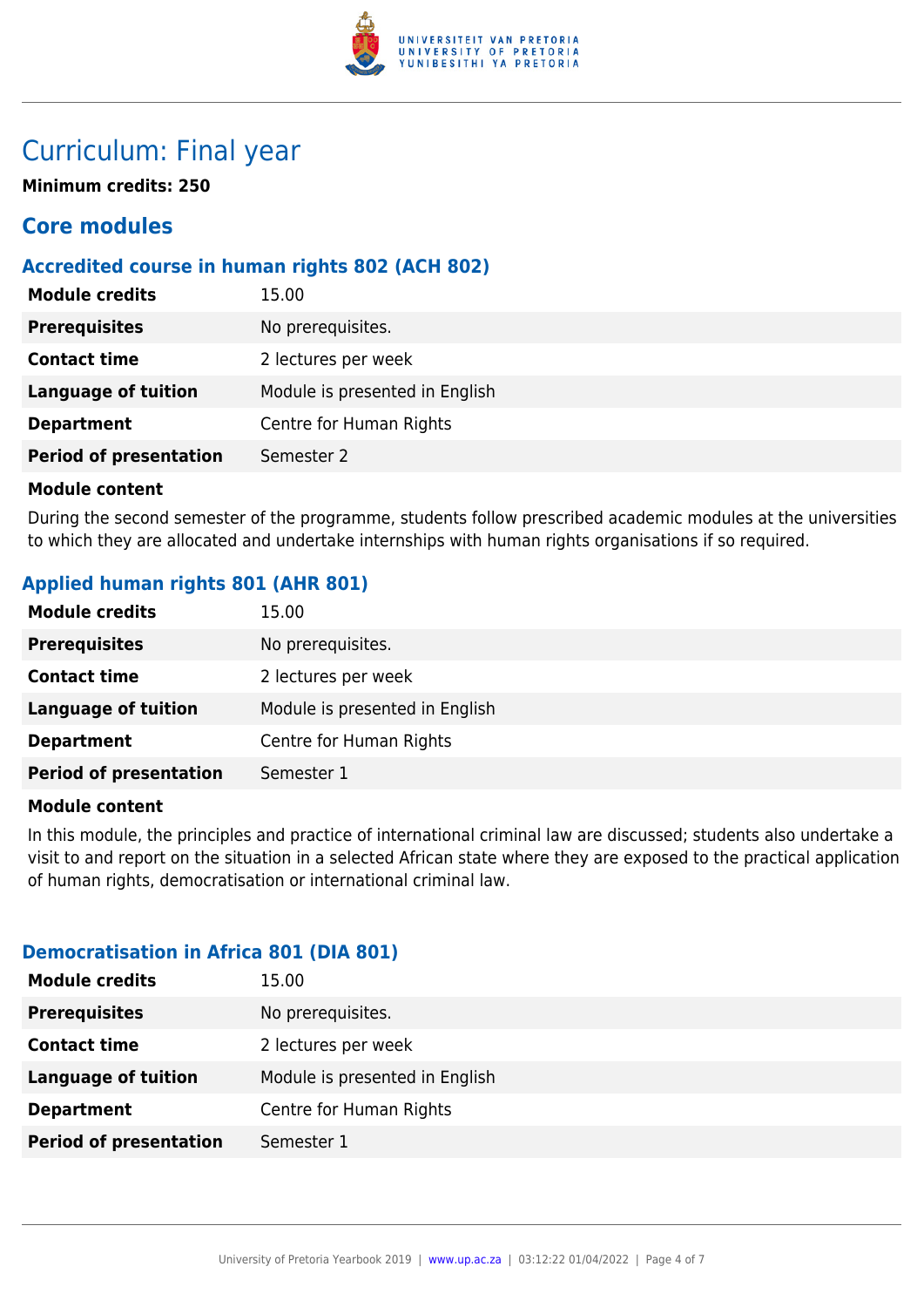

#### **Module content**

This module examines the nature of the state and problems associated with state-building and constitutional change in Africa; provides an introduction to constitutionnal concepts such as the separation of powers, federalism and decentralisation, and their application to Africa; and examines the causes of and remedies for conflict in Africa.

#### **Human rights in Africa 801 (HRA 801)**

| <b>Module credits</b>         | 15.00                          |
|-------------------------------|--------------------------------|
| <b>Prerequisites</b>          | No prerequisites.              |
| <b>Contact time</b>           | 2 lectures per week            |
| <b>Language of tuition</b>    | Module is presented in English |
| <b>Department</b>             | Centre for Human Rights        |
| <b>Period of presentation</b> | Semester 1                     |

#### **Module content**

This module provides an overview of the human rights norms, institutions and processes of the African Union, with a focus on the African Charter on Human and Peoples' Rights.

#### **International and comparative human rights 801 (ICH 801)**

| <b>Module credits</b>         | 15.00                          |
|-------------------------------|--------------------------------|
| <b>Prerequisites</b>          | No prerequisites.              |
| <b>Contact time</b>           | 2 lectures per week            |
| Language of tuition           | Module is presented in English |
| <b>Department</b>             | Centre for Human Rights        |
| <b>Period of presentation</b> | Semester 1                     |

#### **Module content**

In this module, introductory human rights concepts are examined; the human rights systems under the United Nations, Council of Europe and the Organisation of American States and some selected national law systems are also analysed.

#### **Mini-dissertation 802 (MND 802)**

| <b>Module credits</b>         | 100.00                         |
|-------------------------------|--------------------------------|
| <b>Prerequisites</b>          | NRM 801 and RHP 803            |
| Language of tuition           | Module is presented in English |
| <b>Department</b>             | Centre for Human Rights        |
| <b>Period of presentation</b> | Year                           |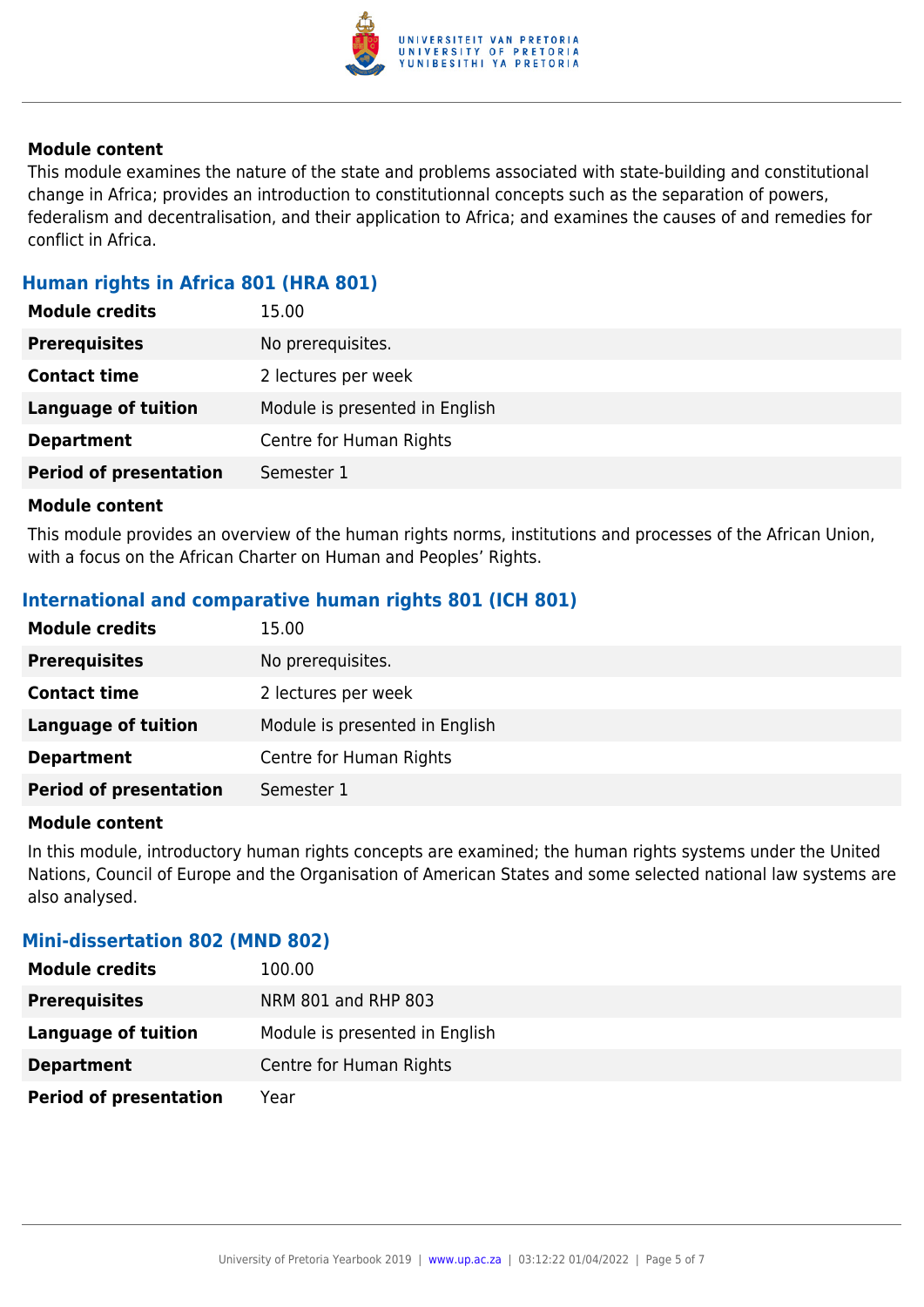

#### **Module content**

(a) The student must submit a research proposal during his/her first year of registration for the LLM degree to the supervisor prior to commencing with the writing of the mini-dissertation.

(b) A mini-dissertation (MND 802) of 18 000 to 20 000 words inclusive of footnotes but excluding the list of contents and the bibliography, is required. The mini-dissertation must be submitted to the study leader not later than August of the second year of registration for the LLM programme. The mini-dissertation must deal with the subject content of one of the modules or a combination of the modules registered for by the student for his/her LLM degree. Any request for an extension of the period for submission of the mini-dissertation may only be granted by the Dean on recommendation of the LLM Committee.

#### **Research methodology for human rights 801 (NRM 801)**

| <b>Module credits</b>         | 5.00                           |
|-------------------------------|--------------------------------|
| <b>Prerequisites</b>          | No prerequisites.              |
| <b>Contact time</b>           | 2 lectures per week            |
| Language of tuition           | Module is presented in English |
| <b>Department</b>             | Centre for Human Rights        |
| <b>Period of presentation</b> | Semester 1                     |

#### **Module content**

In this module, the focus is on aspects of human rights research, fact finding, advocacy and education.

#### **Research proposal 803 (RHP 803)**

| <b>Module credits</b>         | 5.00                           |
|-------------------------------|--------------------------------|
| <b>Prerequisites</b>          | No prerequisites.              |
| Language of tuition           | Module is presented in English |
| <b>Department</b>             | Law Deans Office               |
| <b>Period of presentation</b> | Year                           |

#### **Module content**

Development and presentation of a research proposal. (A research proposal must be submitted to the supervisor and accepted in the first semester of the second year of study before the student will be allowed to register for the mini-dissertation.)

#### **Introduction to the South African legal system and Bill of Rights 801 (RVM 801)**

| <b>Module credits</b>         | 15.00                          |
|-------------------------------|--------------------------------|
| <b>Prerequisites</b>          | No prerequisites.              |
| <b>Contact time</b>           | 2 lectures per week            |
| <b>Language of tuition</b>    | Module is presented in English |
| <b>Department</b>             | Centre for Human Rights        |
| <b>Period of presentation</b> | Semester 1                     |